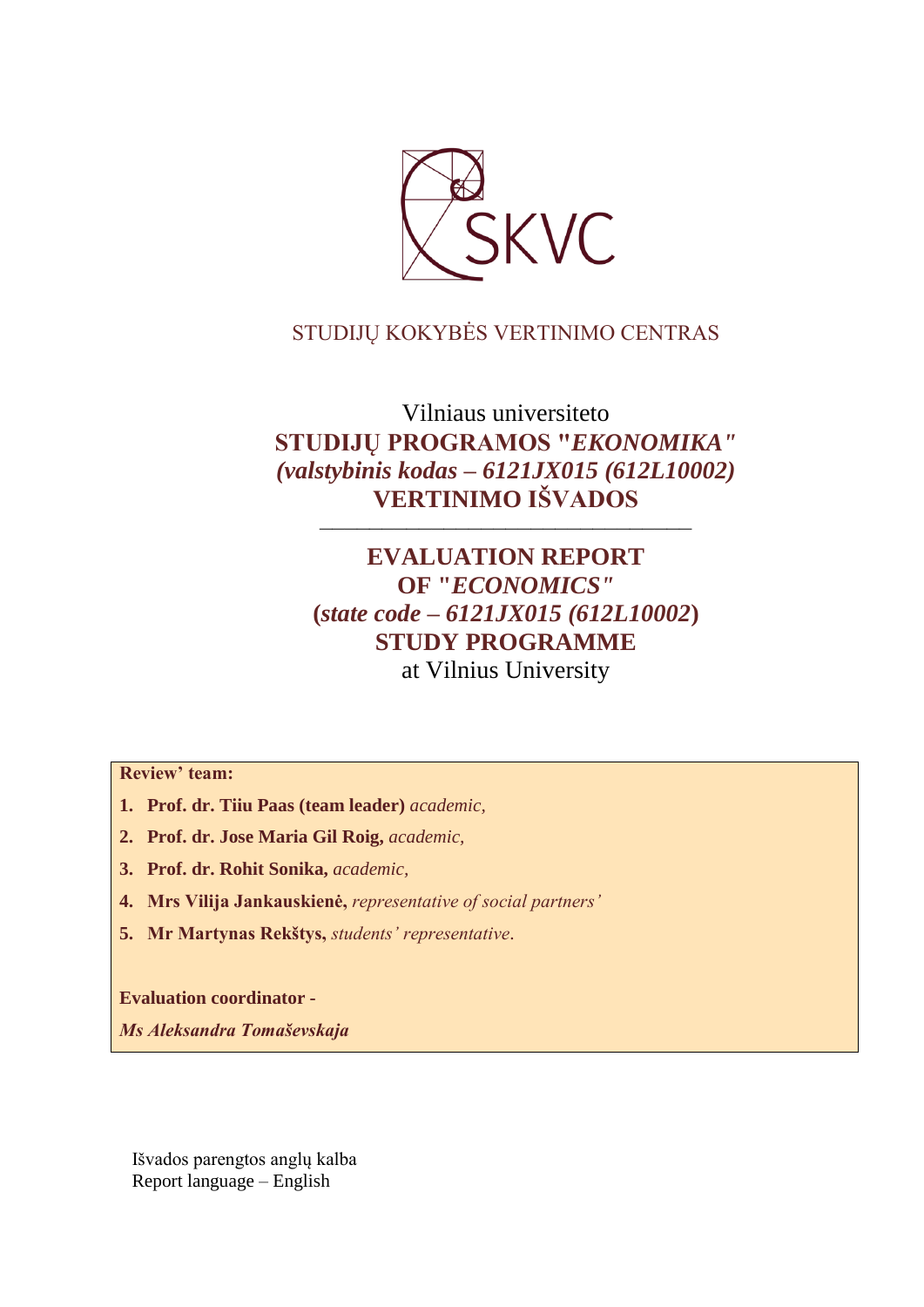## **DUOMENYS APIE ĮVERTINTĄ PROGRAMĄ**

| Studijų programos pavadinimas                           | <b>Ekonomika</b>             |
|---------------------------------------------------------|------------------------------|
| Valstybinis kodas                                       | 6121JX015 (612L10002)        |
| Studijų krypčių grupė                                   | Socialiniai mokslai          |
| Studijų kryptis                                         | Ekonomika                    |
| Studijų programos rūšis                                 | Universitetinės studijos     |
| Studijų pakopa                                          | Pirmoji                      |
| Studijų forma (trukmė metais)                           | Nuolatinė, 4 metai           |
| Studijų programos apimtis kreditais                     | <b>240 ECTS</b>              |
| Suteikiamas laipsnis ir (ar) profesinė<br>kvalifikacija | Socialinių mokslų bakalauras |
| Studijų programos įregistravimo data                    | No. 1-01-89, 31-08-2009      |

## **INFORMATION ON EVALUATED STUDY PROGRAMME**

–––––––––––––––––––––––––––––––

| Title of the study programme                           | <b>Economics</b>                           |
|--------------------------------------------------------|--------------------------------------------|
| State code                                             | 6121JX015 (612L10002)                      |
| Group of study field                                   | Social sciences                            |
| Study field                                            | Economics                                  |
| Type of the study programme                            | University studies                         |
| Study cycle                                            | First                                      |
| Study mode (length in years)                           | Full-time, 4 years                         |
| Volume of the study programme in credits               | <b>240 ECTS</b>                            |
| Degree and (or) professional qualifications<br>awarded | <b>Bachelor in Social Sciences</b>         |
| Date of registration of the study programme            | No. 1-01-89, 31 <sup>st</sup> August, 2009 |

Studijų kokybės vertinimo centras

©

The Centre for Quality Assessment in Higher Education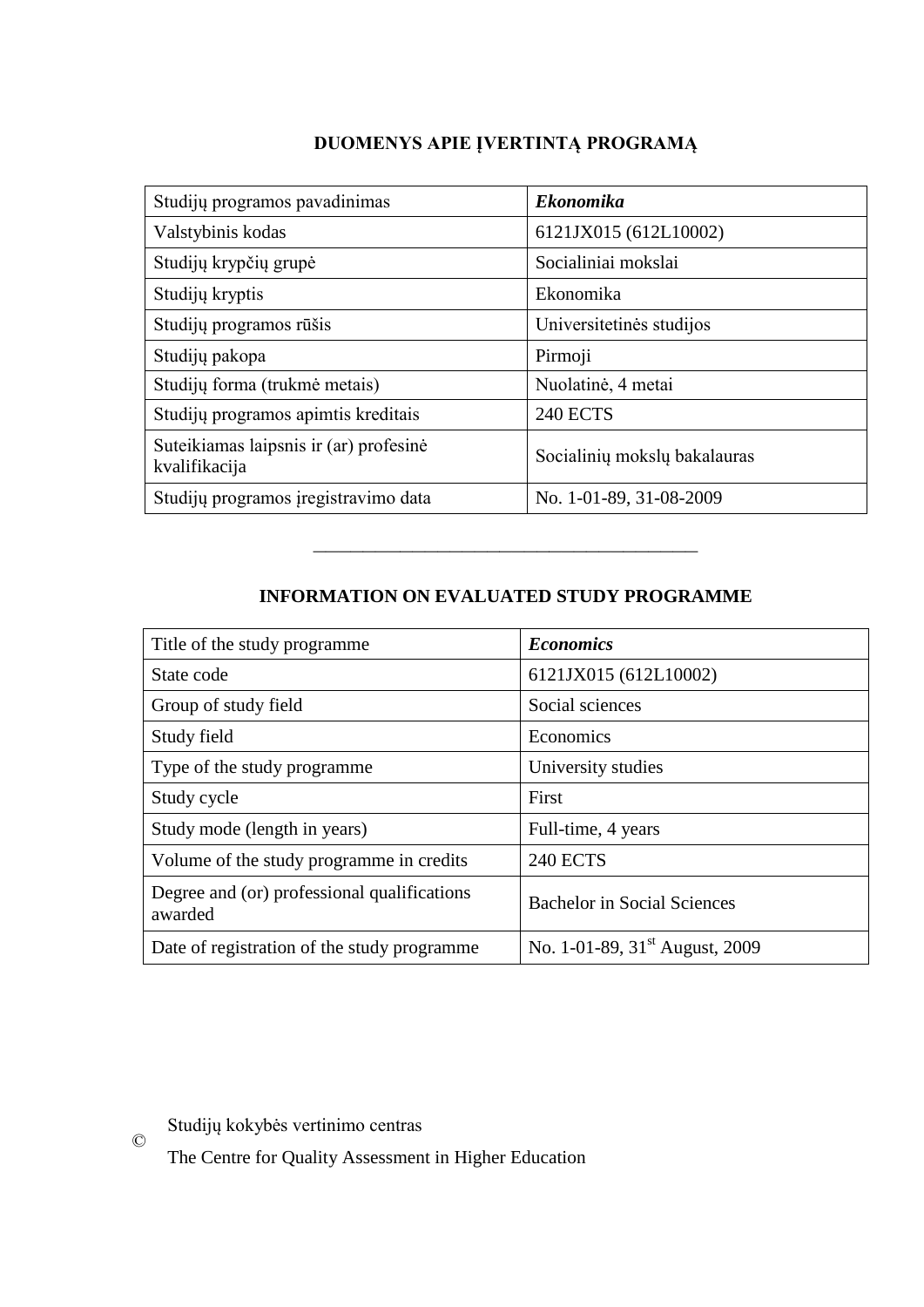| 1.1.                                                                        |  |
|-----------------------------------------------------------------------------|--|
| 1.2.                                                                        |  |
| Background of the HEI/Faculty/Study field/ Additional information 4<br>1.3. |  |
|                                                                             |  |
|                                                                             |  |
|                                                                             |  |
|                                                                             |  |
|                                                                             |  |
|                                                                             |  |
|                                                                             |  |
|                                                                             |  |
|                                                                             |  |
|                                                                             |  |

# **CONTENTS**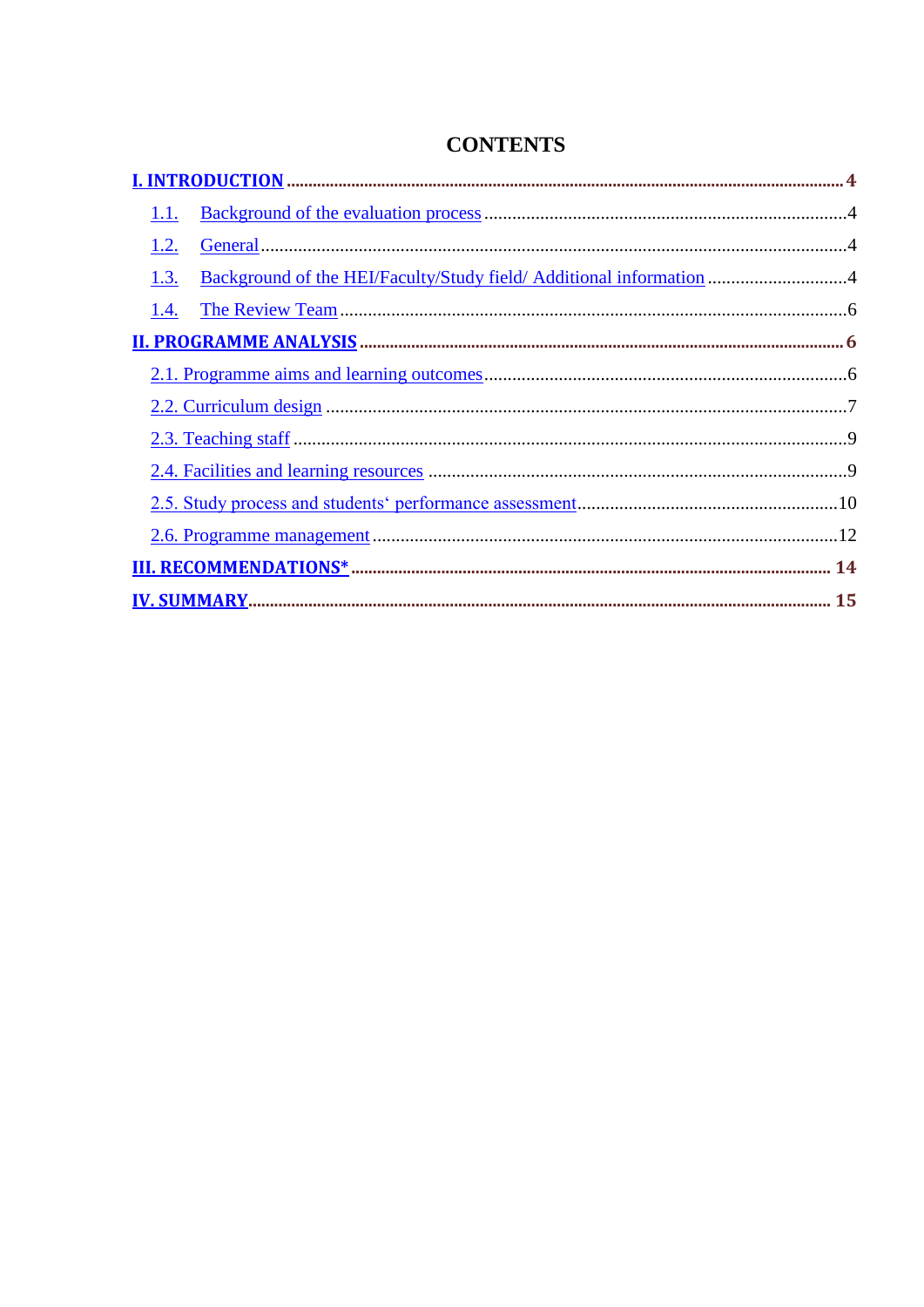### <span id="page-3-0"></span>**I. INTRODUCTION**

#### <span id="page-3-1"></span>*1.1. Background of the evaluation process*

The evaluation of on-going study programmes is based on the Methodology for evaluation of Higher Education study programmes, approved by Order No 1-01-162 of 20 December 2010 of the Director of the Centre for Quality Assessment in Higher Education (hereafter – SKVC).

The evaluation is intended to help higher education institutions to constantly improve their study programmes and to inform the public about the quality of studies.

The evaluation process consists of the main following stages: 1) self-evaluation and selfevaluation report prepared by Higher Education Institution (hereafter – HEI); 2) visit of the review team at the higher education institution; 3) production of the evaluation report by the review team and its publication; 4) follow-up activities.

On the basis of external evaluation report of the study programme SKVC takes a decision to accredit study programme either for 6 years or for 3 years. If the programme evaluation is negative such a programme is not accredited.

The programme is accredited for 6 years if all evaluation areas are evaluated as "very good" (4 points) or "good" (3 points).

The programme is accredited for 3 years if none of the areas was evaluated as "unsatisfactory" (1 point) and at least one evaluation area was evaluated as "satisfactory" (2 points).

The programme is not accredited if at least one of evaluation areas was evaluated as "unsatisfactory" (1 point).

#### <span id="page-3-2"></span>*1.2. General*

The Application documentation submitted by the HEI follows the outline recommended by the SKVC. Along with the self-evaluation report and annexes, the following additional documents have been provided by the HEI before, during and/or after the site-visit:

| No. | Name of the document                                                               |
|-----|------------------------------------------------------------------------------------|
|     | Protocols of administrative meetings regarding study programmes and their changes. |
| 2   | Information on vision and mission statement of Vilnius University (VU) and Faculty |
|     | of Economic provided in the University and Faculty webs.                           |

#### <span id="page-3-3"></span>*1.3. Background of the HEI/Faculty/Study field/ Additional information*

Vilnius University (hereinafter: VU), founded in 1579, is the oldest and largest institution of higher education in Lithuania. The University comprises 19 core academic units: 11faculties, six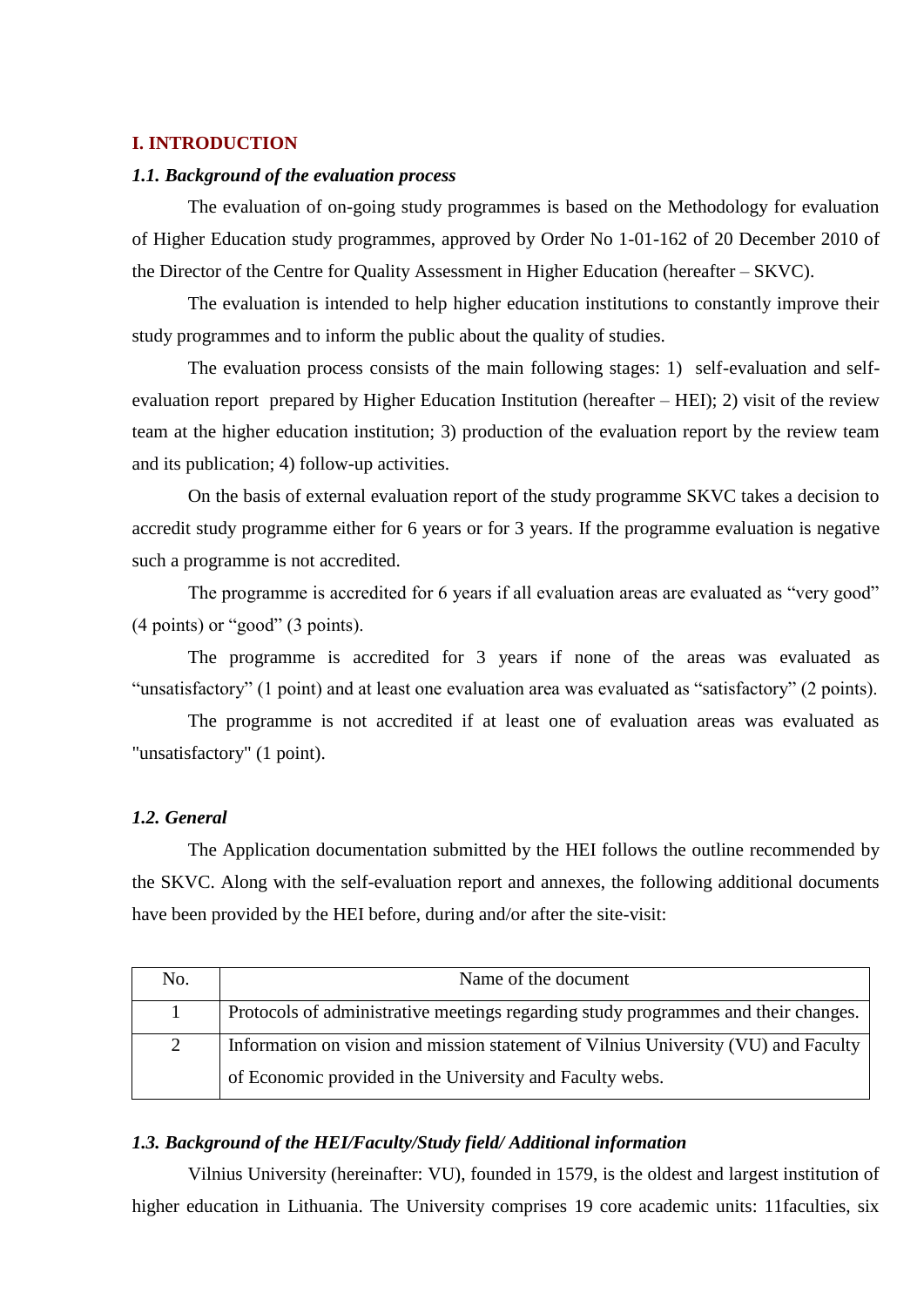institutes (with two of them of the faculty status), three research and study centres, and eight core non-academic units. The University implements study programmes of three study cycles in the areas of the humanities, social, physical, biomedical, and technological sciences; the total number of undergraduate (bachelor's) study programmes is 76, and the number of graduate (master's) and integrated study programmes is 106. Doctoral students may study in almost 30 areas of science, and residents in more than 50 study programmes.

The Faculty of Economics (EF) was set up in 1940. The EF operates in compliance with the Statute of Vilnius University and is administered by the Council and the Dean. Currently, the EF has 9 Departments: those of Accounting and Auditing, Economic Informatics, Economic Policy, Finance, Qualitative Methods and Modelling, Marketing, Theoretical Economics, and Management, as well as the Centre of Economic Expertise and the Lab of Economic Information which carries out research and implements studies in respective fields.

The EF implements three first-cycle study programmes, as well as 17 second-cycle study programmes. The EF also implements doctoral studies in two fields: Economics (04S) and Management and Administration (03S).

The first-cycle Study Programme in Economics has been executed since 1992. The previous external evaluation of the Programme was conducted by SKVC (the Centre for Quality Assessment in Higher Education) in 2011. The Programme received a positive evaluation and was accredited for six years. During the programme implementation process, the recommendations of the previous evaluation has been taken into account, e.g. study courses have been revised upon the necessity, the involvement of social partners and foreign lecturers in study process has been step by step increased etc. This evaluation report is based on the self-evaluation report (SER), prepared by the selfevaluation group, and backed up by information gathered from the meetings the expert team had with self-evaluation group, teaching staff, students, alumni and social partners.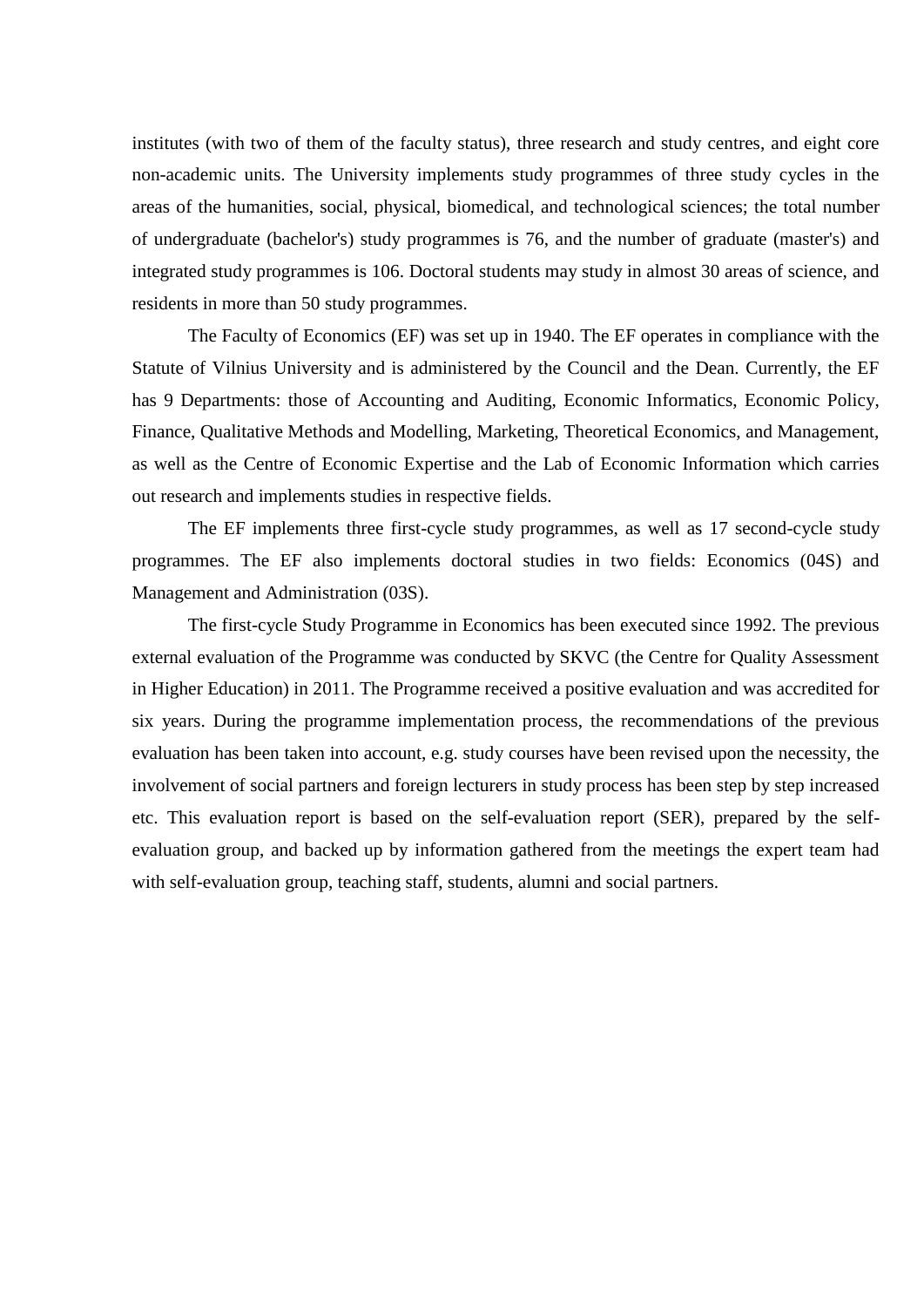#### <span id="page-5-0"></span>*1.4. The Review Team*

The review team was completed according Description of experts' recruitment, approved by order No. V-41 of Acting Director of the Centre for Quality Assessment in Higher Education. The Review Visit to HEI was conducted by the team on 2nd of October.

- 1. **Prof. Tiiu Paas (team leader)***, professor, Faculty of Economics and Business Administration, University of Tartu, Estonia.*
- 2. **Prof. Jose Maria Gil Roig,** *professor, Technical University of Catalonia, Spain and director, Centre for Research in Agro-food and Development Economics UPC-IRTA (CREDA).*
- 3. **Prof. dr. Rohit Sonika,** *visiting professor, Aalto University, Finland.*
- 4. **Dr. Vilija Jankauskienė,** *Lead of business development at UAB "Palink", Lithuania.*
- 5. **Mr Martynas Rekštys,** *student of ISM University Management And Economics, Economics and politics bachelor study programme*.

#### <span id="page-5-1"></span>**II. PROGRAMME ANALYSIS**

#### <span id="page-5-2"></span>*2.1. Programme aims and learning outcomes*

Programme aim, objectives and learning outcomes are elaborated relying on the mission and vision of Vilnius University and its Faculty of Economics, as well as on basic requirements for setting programmes' aims and outcomes. The study programme in economics strives to educate good specialists, who are competitive in European and Lithuanian labour markets and can address economic development challenges relevant for Lithuania and internationally. More specifically the study programme in Economics aims to prepare specialists with a broad university education in the field of economics who are able to administer finance, execute monetary and fiscal policies while working in national and regional institutions, ministries, banks, municipal organisations and business enterprises (SER, p.7). Thus, the programme aims are very comprehensive and their fulfilment requires preparation of specialists who have broad view on economic processes and also specific knowledge and skills for working in institutions and organisations and managing different activities.

Programme objectives and learning outcomes in general correspond to the type and cycle of studies as well the level of qualifications. Following the defined objectives and learning outcome of the programme in Economics, students have possibilities to acquire professional abilities necessary for dealing with the problems in the fields of international economics, public economy, business,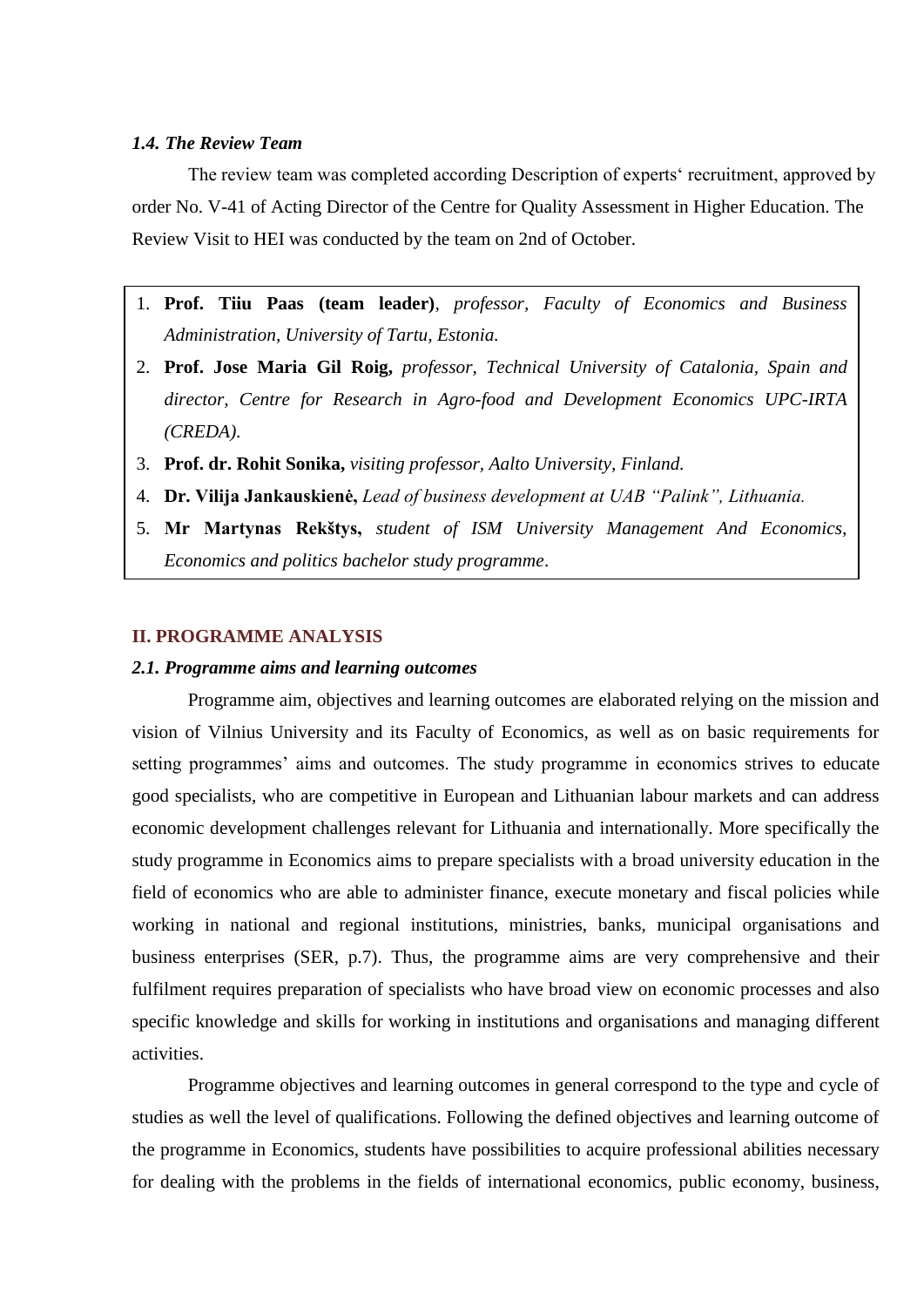finance and banking and to develop abilities for critical thinking, communication and research. The information on programme objectives and expected learning outcomes are publicly announced through the electronic systems of the Faculty, as well University. Additional information on programme objectives and expected learning outcomes is provided in several promotional events, in which social partners also take part. Thus, it is possible to summarize, that the program aim, its objectives and defined learning outcome create general framework for the development and implementation of the BA programme in Economics.

According to the information the experts got during the site visit, students sometimes miss detailed information on the expected learning outcomes of some study courses and this leads them to the conclusion that study courses and their outcomes are somewhat duplicative. Thus, the expected learning outcomes should be explained very clearly and discussed with students in the beginning of all study courses, in order to avoid such situations of misunderstanding. That would also eliminate the situation where students are not fully aware of their obligations and expected study outcomes. In addition, internalisation targets of the study programme should be reflected clearer in the defined learning outcomes. It is also recommendable to systematically discuss the aim, objectives and expected learning outcomes and their consistency with the study cycle level and expected qualifications during the whole study process, involving all stakeholders in these discussions and considering quick changes in Lithuania's and international socio-economic environment. It is also important to take possible impact of demographic trends on the educational markets into consideration, as it is seen that number of enrolling students is decreasing.

#### <span id="page-6-0"></span>*2.2. Curriculum design*

The scope of the Study Programme Economics makes up 240 credits and lasts 4 years. The programme structure is in line with the legislative requirements, offering the maximum amount of credits that is necessary for the Bachelor degree. Thus, the scope of the programme is sufficient to achieve the defined learning outcome. The Programme in Economics is designed for 8 semesters. The scope of credits is divided equally between semesters, comprising 30 credits per semester. Thus, students have ordinarily 5-6 different study courses during the semester. The first four semesters encompass the studies of general subjects of university education and basic disciplines, necessary for studying Economics and being supportive for further specialisation (e.g. macro- and microeconomics, theory of finance, statistics, mathematics, information and communication technologies, accounting and analysis). The third and fourth years (semesters V-VIII) are directed to studying deeper specialisation in the fields of Banking, Finance, Economic Analysis, International Economics and Public Sector Economy. The study programme offers elective subjects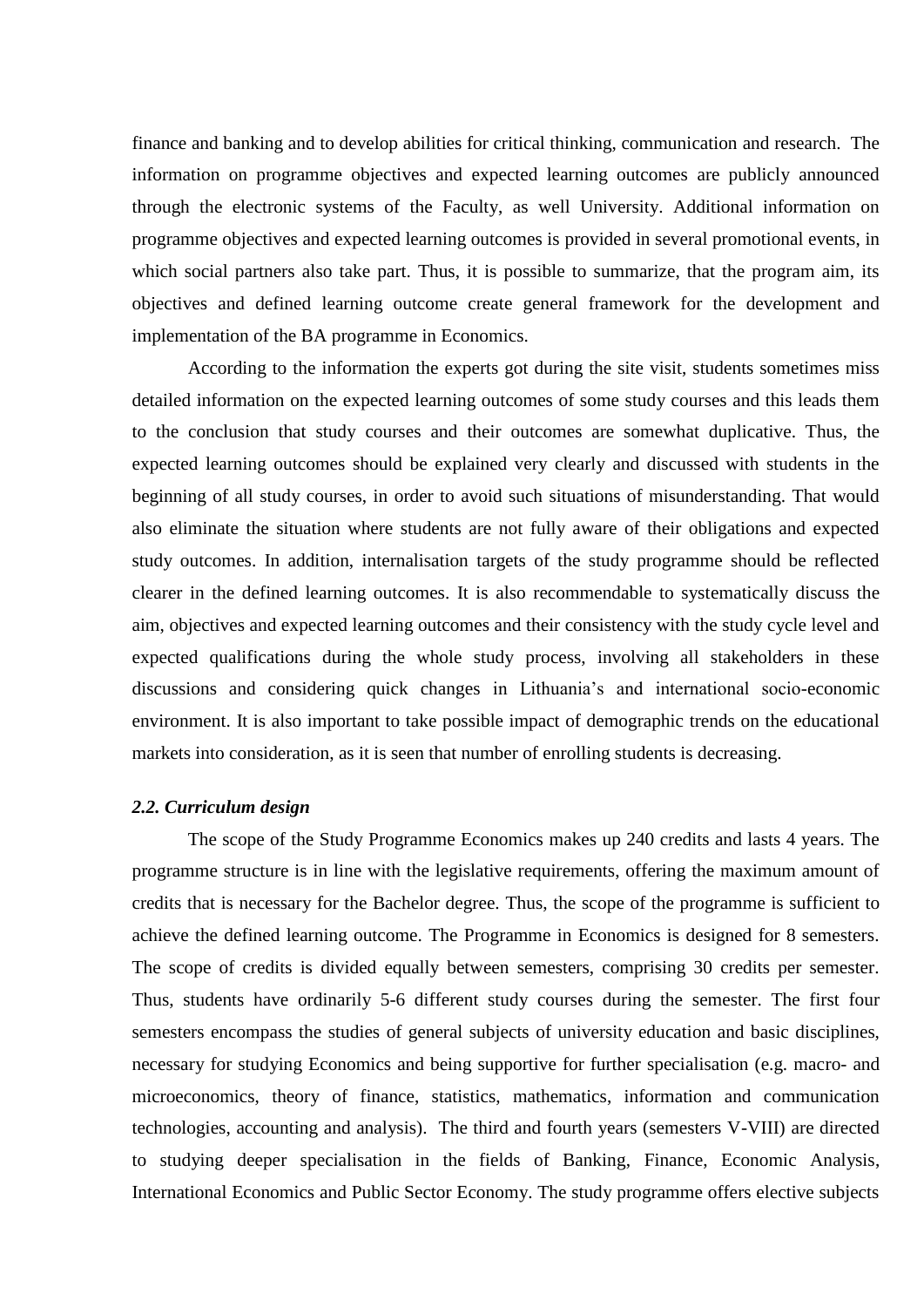besides compulsory. Students have necessary flexibility for choosing subjects for deeper specialisation.

Thus, the curriculum structure in general complies with the aim and objectives of the programme, creating necessary study framework for achieving expected learning outcomes and fulfilling very extensively defined programme aims. Study courses and modules are offered in a consistent manner. At the same time, some specialisation modules and the contents of study courses presented in the syllabus generate threats for duplications. That seems to be more evident in the case of banking, finance and international economics. In addition, students recognised that the content of some of these specialisation modules and study subjects are duplicative. The review panel suggest that this is an issue that should be addressed in a prompt manner, as specialization is understood to offer different contents, yet, if the subjects are the same in all of the specializations, it contradicts the idea of having narrowed down approach. Programme Committee and other stakeholders have possibilities to regularly check and make proposals for changes, considering whether subjects or topics are duplicative and weather the content of subjects corresponds with the type and cycle of studies and to new developments in economics and technology. The review panel suggests that Programme Committee has to use these possibilities even more efficiently. It is recommendable to revise the curriculum considering possibilities for declining the number of specialisation modules, which would help avoiding threats of repeating some Bachelor level study courses during the master level studies. It has been found during the evaluation of different study programmes in the same faculty that some of the courses that are offered for Bachelor degree are also offered for Master's level. Continual improvement of the quality of final theses deserves additional attention, e.g. better overview of internationally relevant scientific literature, implementation of more advanced quantitative and qualitative research methods for conducting socio-economic analysis, good links between theoretical and methodological framework and practical outcome of the research.

Teaching methods used by the implementation of the programme are sufficiently novel, but there is still room and necessity for their development, taking into account that University and Faculty are offering good infrastructure and resources for regular training of staff. Development of teaching methods is also necessary, considering that students' number is declining and heterogeneity of students' groups in sense of their educational background is increasing. That requires implementation of new relevant teaching methods directed to improvement of learning abilities of all students. Development of teaching methods is also necessary following the needs for good integration of theory and practice and for expanding students' abilities to implement acquired knowledge and skills for solving several practical problems that often require cross-disciplinary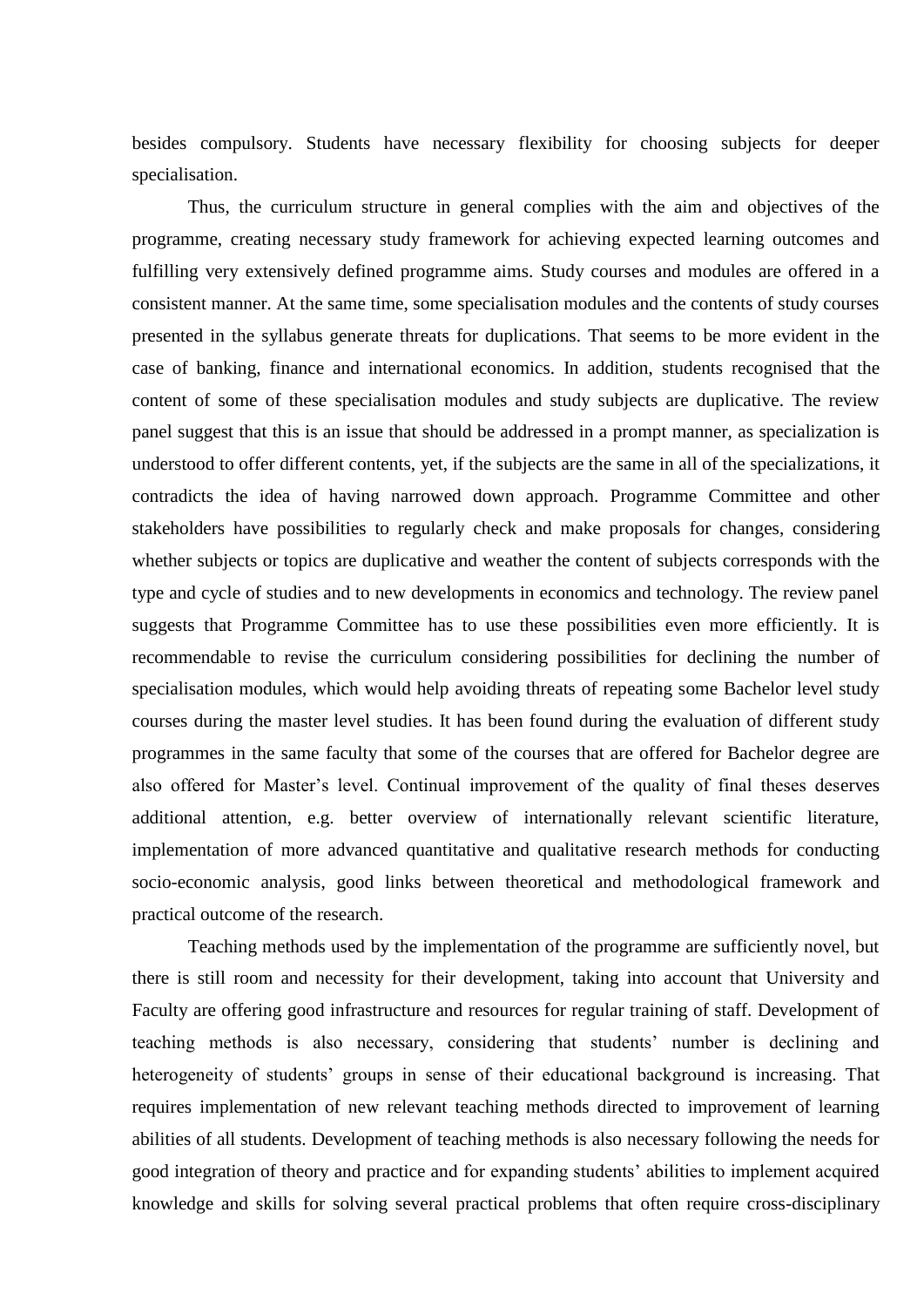approaches. These developments should also be reflected in continual improvement of quality of final theses and in selecting theses' topics.

#### <span id="page-8-0"></span>*2.3. Teaching staff*

The staff involved in the implementation of the programme in Economics meets legal requirements. All teaching staff members have necessary education and academic background, as well as teaching experience. Taking into account that the number of students' candidates and admitted students is declining, the ratio of academic staff per students is improving. That creates good possibilities for the implementation of new active teaching methods and development of students' learning abilities. The qualifications of teaching staff are adequate to ensure learning outcomes and develop students' knowledge, skills and research abilities, including good supervision of bachelor thesis and internships, in collaboration with social partners.

In general, the age structure of teaching staff is not dramatically biased towards old-age faculty members. Around two thirds of teaching staff are in age between 25-54 years. The most problematic issue in age composition of teaching staff is in lack of young staff members that have higher academic positions. The share of professors in age 55 and older is 78% (only two professors are younger) and associate professors 65% (only 9 associate professors are younger than 55 years among the teaching staff that includes around 75 persons). The University and Faculty offer necessary conditions for regular upgrading of teaching staff. Although teaching staff has not sufficiently well used their possibilities for the participation in several upgrading activities, particularly in using possibilities for sabbatical and internalisation activities. Development of teaching staff international exchange is continually necessary, creating thereby possibilities for improving research activities and widening participation in international projects and networks. Concrete effective stimulus for the improving of teaching staff motivation to upgrade their qualifications, develop international mobility and research quality as well as for supporting academic career development of young faculty members should be elaborated and implemented. These necessities are also recognised by the Faculty administration and the expert panel acknowledges these developments.

#### <span id="page-8-1"></span>*2.4. Facilities and learning resources*

The University and the faculty of Economics provide an appropriate infrastructure to aid the academic learning process and enable students to develop relevant practical skills. Classrooms and laboratories are well equipped, while hardware and software are continuously updated and upgraded. The use of the Moodle virtual learning environment by both full-time and part-time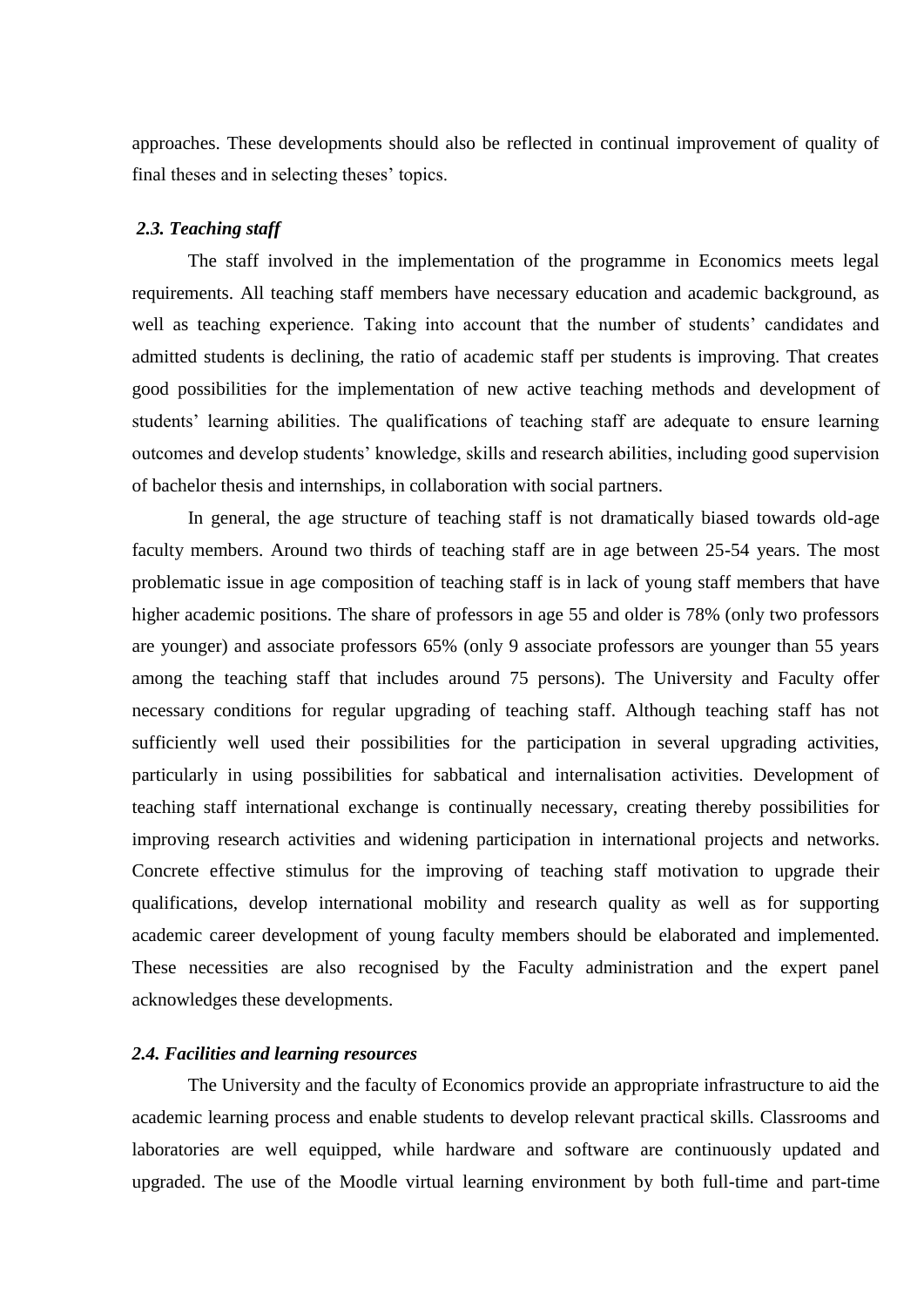students is to be welcomed. However, it is apparent that the system needs further development, with extra study material added for the benefit of students. The somewhat limited current use of the platform suggests the necessity for a plan to encourage more teachers to become involved in the Moodle system.

The library consists of a central facility to which all students have access. It is a modern building opened 24 hours the 7 days of the week. The library is quite well equipped in textbooks with many copies of the suggested books in the reference lists of the different courses. Moreover, the library has bought all the relevant databases in the economics field (EBSCO, ECONLIT, etc). Students are well aware of such facilities and use them. Each year, a material resource assessment is carried out for the purpose of reviewing learning resources and publications. However, the library has only SPSS statistics software programme available, which is not critically viewed by the review panel.

The faculty also has some of the most relevant statistical software, mainly, R, SPSS and Eviews available for the students. However, as meetings with students and alumni showed, there is no common software to be used. The election of the software heavily depends on the teacher. There is not any homogenous decision across departments. Teachers could try to homogenize the use of a unique software, available for use in the different courses in the future. As R is available, this could be the software used as it is free and students could download it in their computers.

Access to economic data is relevant in this master. In our visit to the library and in our meeting with social partners, we have checked that there is a good access to Lithuanian data (some agreement with the Ministry of Finance and the bank of Lithuania exist for this purpose). Access to EU data is also possible.

The SER report, supported by information gathered and observations made while visiting the University, confirms that the facilities and learning resources available for the programme are great for achieving the programme goals and learning outcomes and easily accessible. As it was aforementioned, the only criticism would be to homogenize the choice of software packages.

#### <span id="page-9-0"></span>*2.5. Study process and students' performance assessment*

Entrance requirements for the candidates of the study Programme in Economics are wellfounded, consistent and transparent following the rules and procedures fixed by the Ministry of Education and Science of the Republic of Lithuania and Vilnius University and those are publicly available through the university web. Admission to each Study Programme of the University is competitive and based on the clearly settled entrance score, which calculation rules are publicly available (e.g. see http://www.ef.vu.lt/studijos/stojantiesiems/konkursinio-balo-sandara).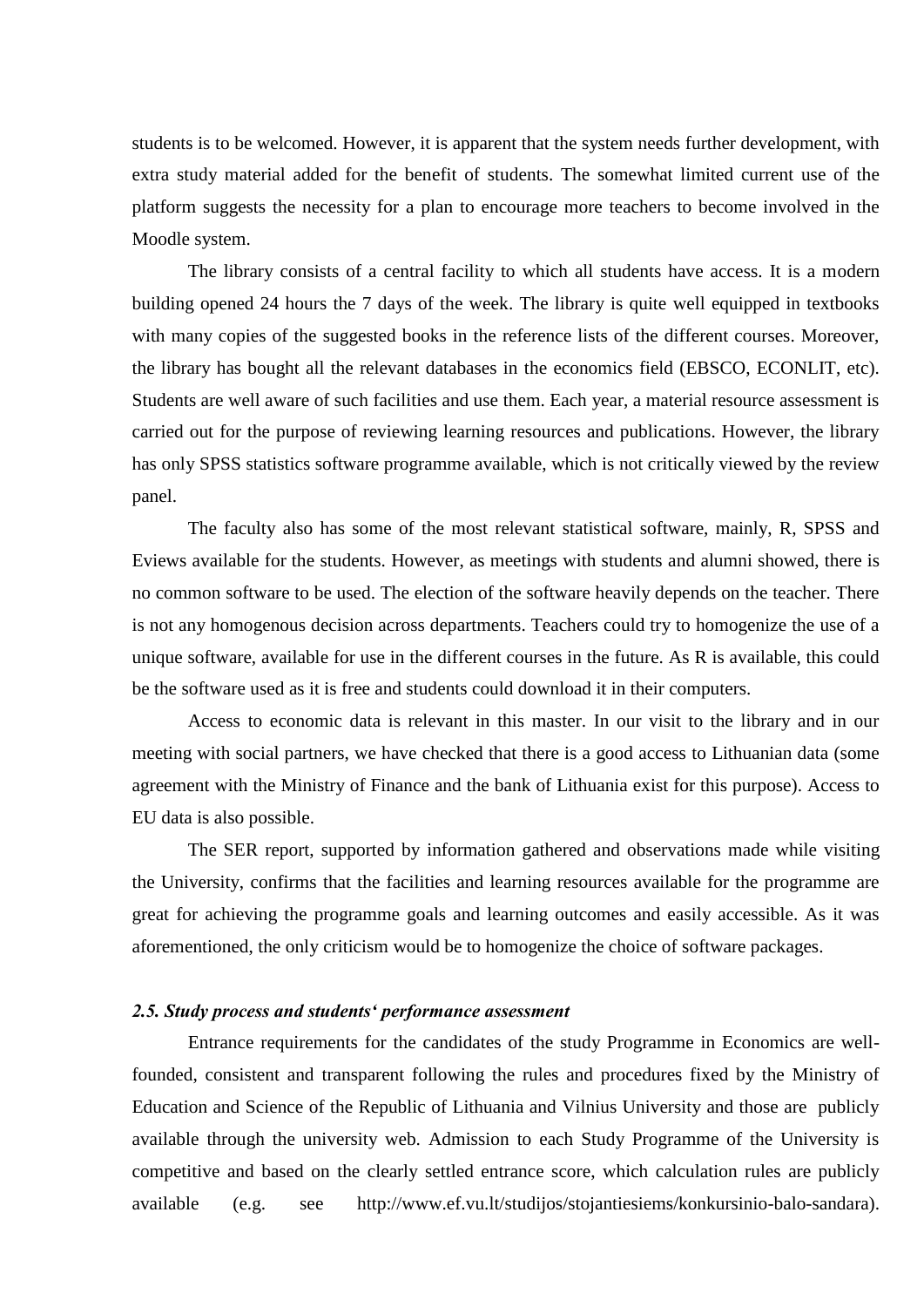Information on entrance conditions is also regularly provided during the Study Fairs, 'Public Open Days', etc.

The organisation of the study process of the programme in Economics fits the rules and regulations settled by several institutions of the University and Faculty. All stakeholders of the programme have possibilities to be well informed on the goals and learning outcomes of the programme, as well as the implementation of the programme. Information on the study process (study calendar, timetables of lectures and examinations, optional courses and modules, the procedure of assessment and retaking the examinations), international mobility programs, tuition fees, grants, funding of studies, etc., is well available and this information is regularly updated on the Faculty website (http://www.ef.vu.lt). Programme Committee is responsible for the development and implementation of the programme trying to discuss regularly the programme development issues with employers, graduates and students. Students' dropouts and the reasons behind the dropouts are systematically analysed and discussed with students and other stakeholders. During the period under investigation (2011-2016), on average 16% of students do not complete their studies: about 11% in state-financed places and 26% in places not financed by the state. This amount of dropouts is not dramatically high, but still needs permanent attention and relevant measures helping students in the conditions when they need help. The rules for the solving several disputes arising during the implementation of the programme are settled. For instance, the Dispute Commission of the Faculty, which consists of teaching staff and Students' Representation members, resolves disputes between the teaching staff and students. The Students' Representation of Vilnius University deals with various problems of the students, defends their interests, takes care of their academic and social welfare, organizes events of culture, fosters University traditions of student life, helps first-year students in their integration into the University community, etc. The expert commission noticed during the meeting with students, that not all students are sufficiently wellinformed on their rights and possibilities for getting several support during their study process. Thus, students' organisations should be more active in integrating students and helping them, if somebody needs support.

Teaching staff is responsible for ensuring that students adhere to the norms of honesty during examinations and while accounting for written assignments. Plagiarism detection system has been installed at VU, which makes it possible to compare students' final thesis and other written assignments with the works accumulated in the database of the system. Academic supervisor is responsible for checking whether the submitted work has not been plagiarised.

Students of the programme in Economics have good possibilities to take part in international mobility programs. The number of students participating in these programs are year by year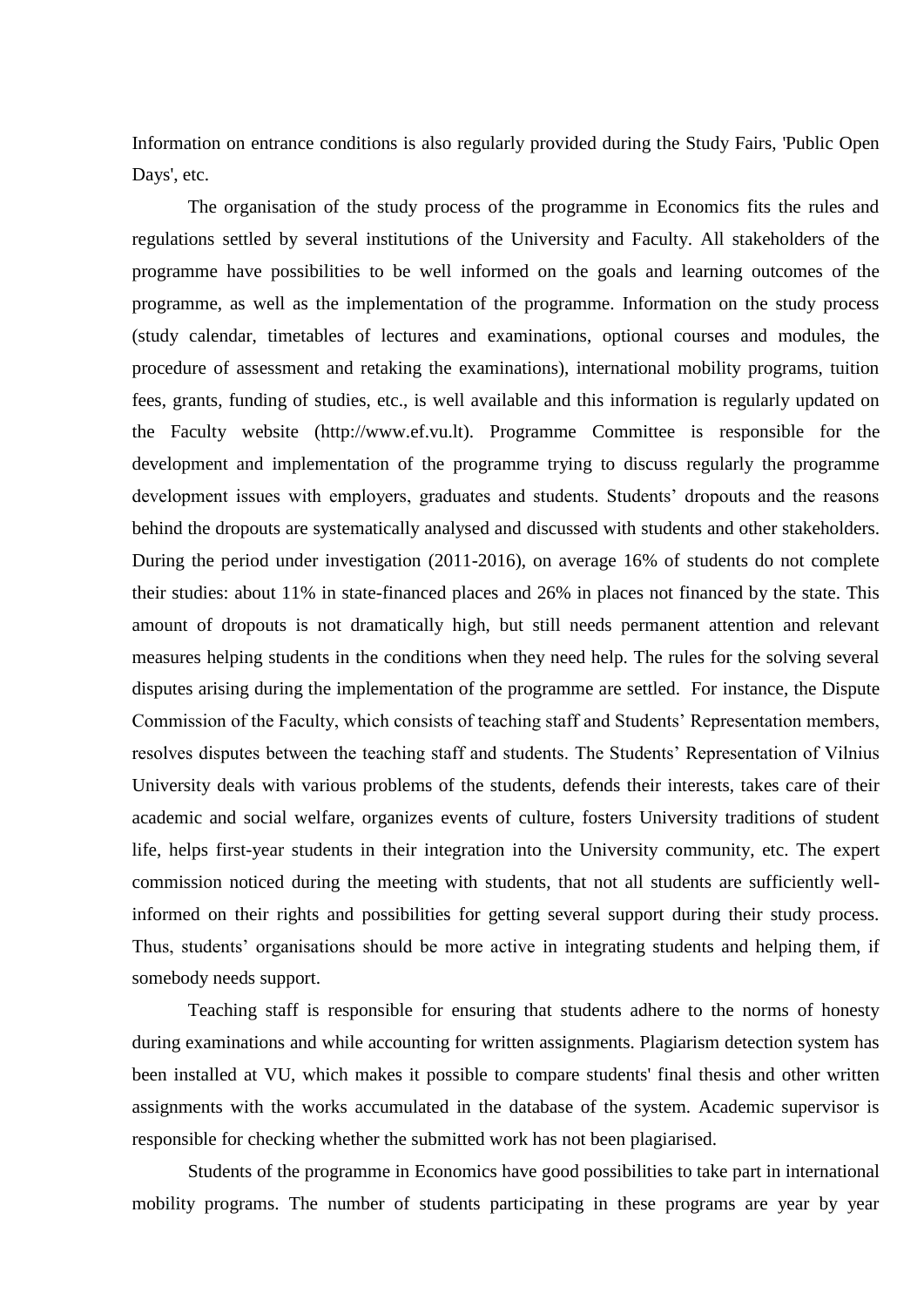increasing. The Faculty has almost 80 Erasmus agreements with several foreign universities. The Faculty of Economics is also popular among the incoming students who come to study at VU. For instance, in 2016 from 600 students who arrived to study at VU 150 chose the disciplines for their studies at the Faculty of Economics. That indicates that Faculty of Economics has good potential for the development of internalisation. Students of the programme in Economics have good possibilities to take part in yearly scientific conferences as well in several leisure activities (sport, music etc). Students have possibilities to get some social and accommodation support. The main form of social support to students is financial allocations. Students may be eligible for special grants for academic excellence, social grants, single social allowances, single special social allowances etc. Another form of social support is loans provided to the students by the state (administered by the State Studies Foundation) and allowances for students with disabilities. Information on the procedure of allocating and disbursing the above allowances is accessible on the VU website.

Thus, Vilnius University and Faculty of Economics have created necessary framework for the implementation of the study programme in Economics. During the meeting with the expert team, some students expressed their willingness and readiness to be more widely involved in the programme development process. Thus, it is recommendable to involve students continually in the development and implementation of the study program stimulating them to be more active in internalization processes and using English language in their study and research activities. Following several discussions with students and other stakeholders and also relying on similar BA level programmes in other European universities, the review team encourages Faculty to consider possibilities to limit study program with the 3-years-lasting studies. 3-years-lasting study programme may also encourage students to spend, if possible, additional year in Erasmus or other international exchange programmes.

#### <span id="page-11-0"></span>*2.6. Programme management*

Vilnius University has settled clear rules and guidance for quality assurance system of all the programmes of the University and the Faculty of Economics considers these rules correctly. Information of outcomes of internal and external evaluations of the programmes are public, relevant and easily assessable and this information has been as a rule also taken into account by the implementation and development of the programmes. This approach is also relevant for the programme in Economics.

The most remarkable burden and responsibility in the development and implementation of the programme in Economics belongs to the Programme Committee who is working in the collaboration with the Faculty departments and is accountable to the Faculty Council reporting to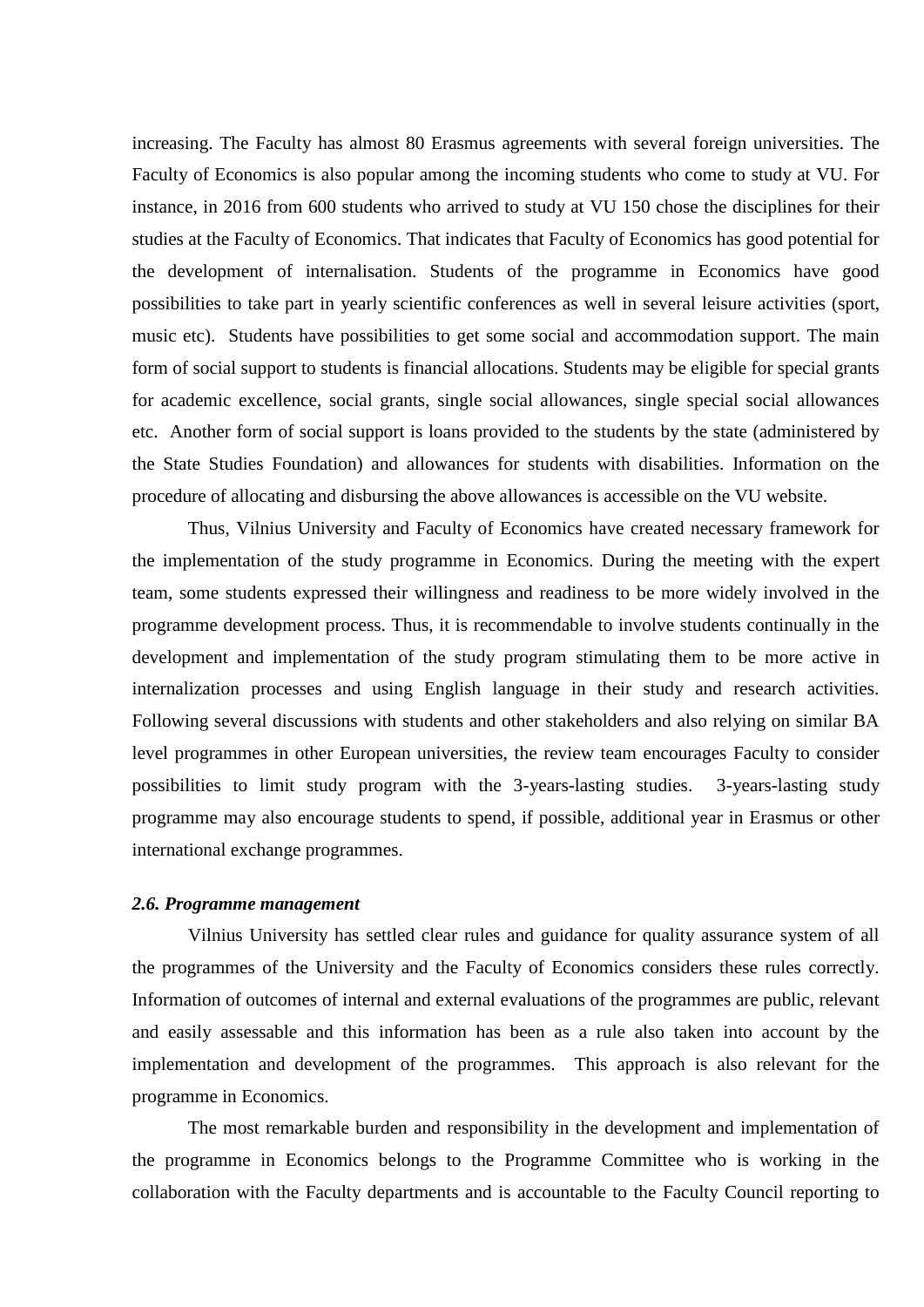the Council at least once a year. The representatives of academic staff, students and social partners compose the Committee. The Committee systematically collects and analyses feedback from several units of the Faculty, students, graduates, academic staff and social partners. The system for monitoring programme's implementation and decision-making processes are clearly settled in the Faculty of Economics. This information is also available through internal information systems. The results of feedback analysis are considered by the improving study process, developing syllabuses and bringing out the reasons of students' dropouts and declining competitions for studying in the programme. Thus, in that sense the quality assurance system is effective and efficient. The commission noticed and that was mentioned in the SER, that there is still "*some lack of equilibrium between those who bear formal responsibility for the quality of studies and those who use those important levers ensuring the quality of studies in practice*" (SER, p. 41). Main responsibility for the quality of studies in the Programme lies with the Study Programme Committee. At the same time, the departments – being responsible for the selection of the teaching staff and for the quality of the implementation of separate course units – have important levers that influence students' assessment of the study quality. Thus, it is recommendable to consider these issues further by the Faculty Council and/or other relevant institutions of the Faculty in order to make the allocation of responsibilities and practical activities between the programme committees and departments more clear. During the visit, the expert team also noticed that there is still room for the development of more effective cooperation with social partners and for the implementing stimulus that can increase social partners interests to actively participate in Economics programme development and implementation processes. These necessities are also recognised by the Faculty administration and the expert commission acknowledges good cooperation with the Bank of Lithuania in developing new Bachelor programme in Quantitative Economics, which will be conducted in English language. Similar activities are also highly recommendable in the development of the first level Economics programme in Lithuanian language.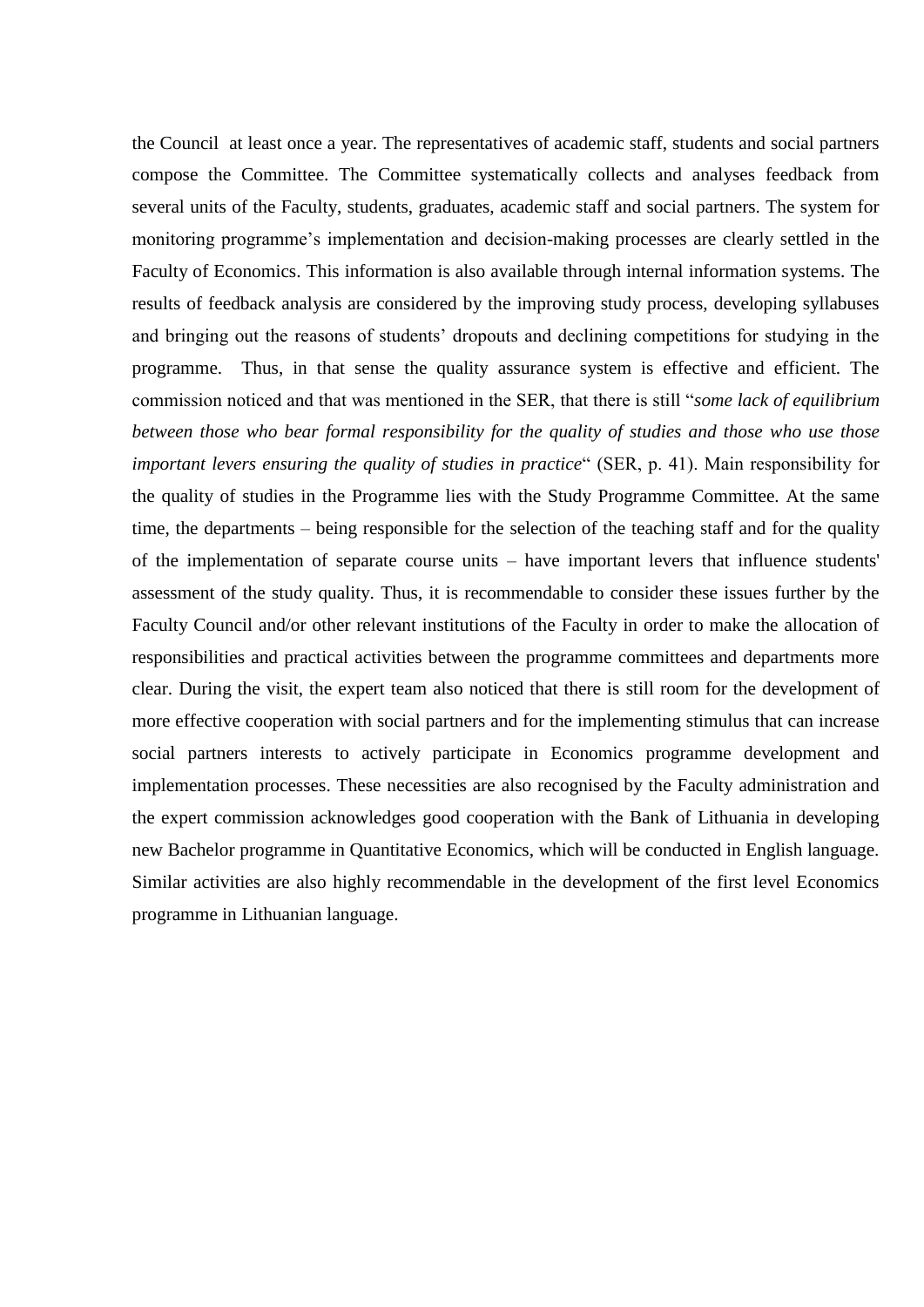#### <span id="page-13-0"></span>**III. RECOMMENDATIONS\***

- 1. To revise the curriculum considering possibilities for declining the number of specialisation branches and avoiding threats for duplication of the content of some courses.
- 2. To consider possibilities for limiting the implementation of Bachelor study programme in Economics for 3 years (6 semesters).
- 3. To more widely implement new teaching methods allowing better integration of theory and practice and expanding students' abilities to implement acquired knowledge and skills for solving several practical problems that often require cross-disciplinary approaches.
- 4. To clearly explain and discuss expected teaching outcome in the beginning of all study courses, in order to avoid the situations that students are not fully aware of the expected outcome and links between the subjects.
- 5. To develop possibilities for improving final theses quality, e.g. better overview of internationally relevant scientific literature, clear defining of the research gap, implementation of more advanced quantitative and qualitative research methods for empirical analysis, good links between theoretical and methodological framework and practical outcome of the research.
- 6. To elaborate concrete plan and effective stimulus for its implementation improving teaching staff motivation for upgrading their qualifications, development of international mobility and research quality and supporting academic career development of young faculty members.
- 7. To elaborate and implement effective stimulus that can increase social partner interests to participate actively in this programme development and implementation processes.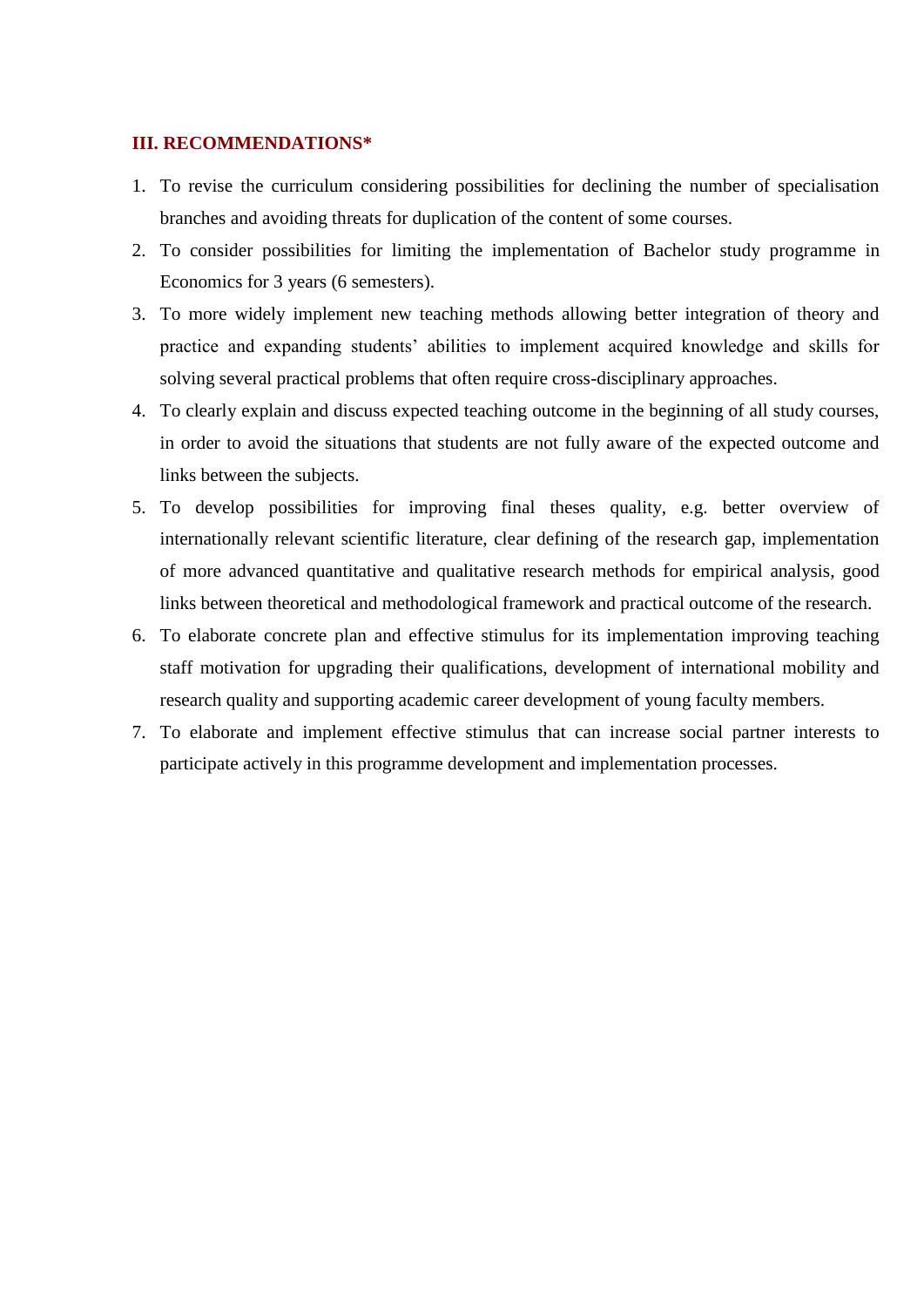#### <span id="page-14-0"></span>**IV. SUMMARY**

The information on programme objectives and expected learning outcome are publicly well announced through the electronic systems of the Faculty as well as University. Students sometimes miss detailed information on the expected learning outcome of some study courses and that may lead them to the conclusion that study courses and their outcome are somewhat duplicative. The aims and expected learning outcome should also further be systematically and regularly discussed with all stakeholders and social partners taking into account quick changes in economic, social and demographic environment in Lithuania and internationally.

The scope of the programme is sufficient to achieve the learning outcomes. Some specialisation modules and the contents of study courses presented in the syllabuses generate threats for duplications. That is more evident in the case of banking, finance and international economics specializations. Teaching methods used by the implementation of the programme are sufficiently novel but there is still room and necessity for their development. Development of teaching methods is necessary to better integrate theory and practice and expand students' abilities to implement acquired knowledge and skills for solving several practical problems that often require crossdisciplinary approaches.

Taking into account that the number of students' candidates and admitted students is declining, the ratio of academic staff per students is improving, creating thereby better possibilities for implementation of new active teaching methods and development of students' learning abilities, particularly in the conditions where students' groups heterogeneity is increasing. Teaching staff has not fully sufficiently used the possibilities for participation in several upgrading activities, offered by the University and Faculty, particularly in using possibilities for sabbatical and internalisation activities.

The Faculty has infrastructure, equipment and study materials that are great and supportive for the implementation and development of the study Programme in Economics.

All stakeholders of the programme have good possibilities to be well informed on the goal and learning outcome of the programme. The expert team noticed during the meeting with students, that not all students are sufficiently well informed on their rights and possibilities for getting several support during their study process, including also possibilities for some disputes. Thus, students' organisations are not always sufficiently active in integrating students and helping them if somebody needs for support. Some stimulus should be implemented making students to be even more active in internalization processes and in practical using English language in their study and research activities.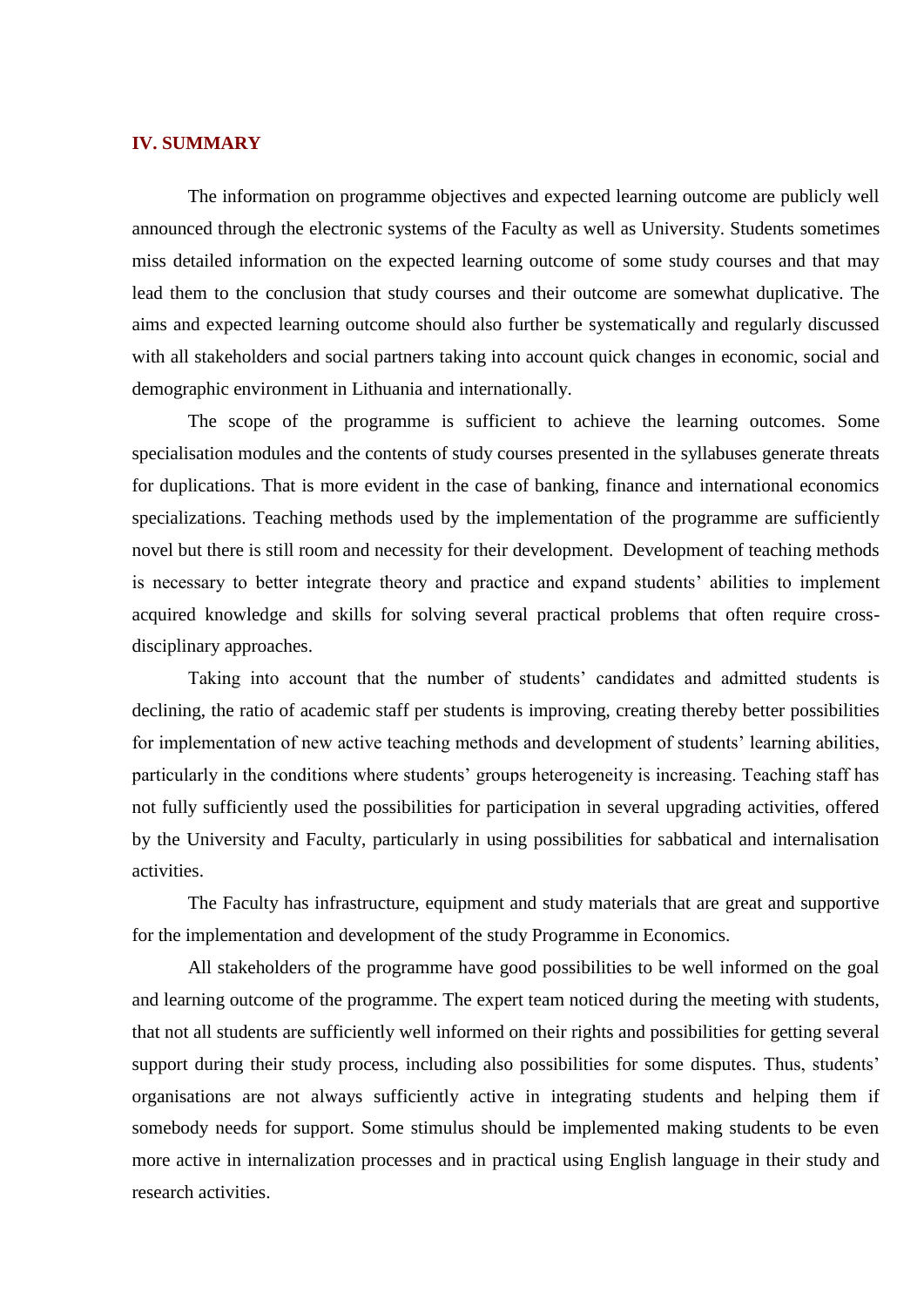Information on the Economics programme implementation process, including feedback of students and other stakeholders is correctly collected and analysed. However, there is still room for the development of cooperation with social partners and elaboration of stimulus that attract social partners for being more actively involved in the programme implementation and development process. Taking into account demographic trends and quick changes in global educational environment, the administration of the Faculty of Economics should clearly share their long-run vision with all programmes' developers.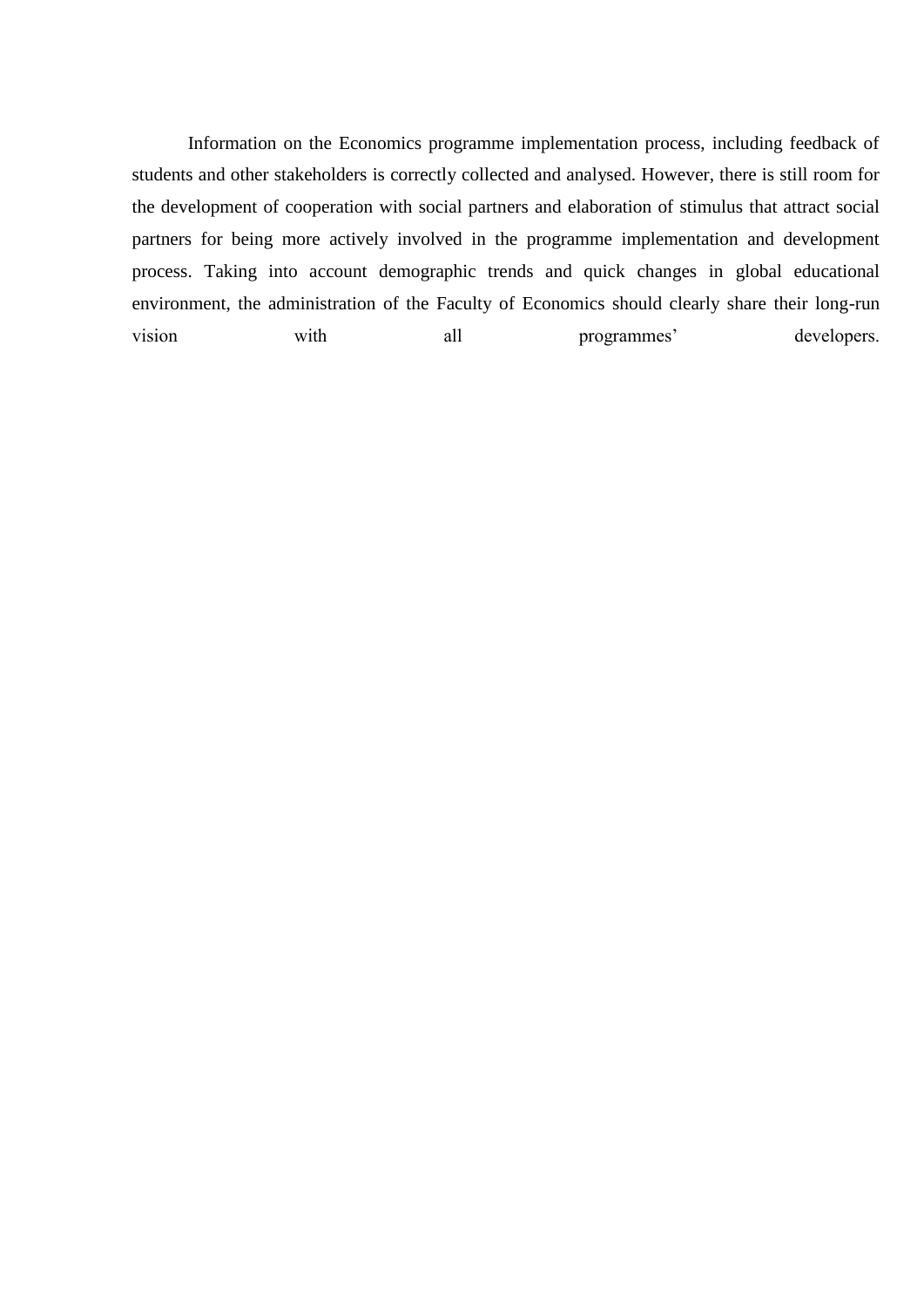### **V. GENERAL ASSESSMENT**

The study programme *Economics* (state code – 6121JX015 (612L10002) at Vilnius University is given **positive** evaluation.

| No. | <b>Evaluation Area</b>                             | <b>Evaluation of</b><br>an area in<br>points* |
|-----|----------------------------------------------------|-----------------------------------------------|
| 1.  | Programme aims and learning outcomes               | 3                                             |
| 2.  | Curriculum design                                  | 3                                             |
| 3.  | Teaching staff                                     | 3                                             |
| 4.  | Facilities and learning resources                  | 4                                             |
| 5.  | Study process and students' performance assessment |                                               |
| 6.  | Programme management                               |                                               |
|     | <b>Total:</b>                                      | 20                                            |

*Study programme assessment in points by evaluation areas*.

\*1 (unsatisfactory) - there are essential shortcomings that must be eliminated;

2 (satisfactory) - meets the established minimum requirements, needs improvement;

3 (good) - the field develops systematically, has distinctive features;

4 (very good) - the field is exceptionally good.

| Grupės vadovas: | Tiiu Paas           |
|-----------------|---------------------|
| Team leader:    |                     |
| Grupės nariai:  |                     |
| Team members:   | Jose Maria Gil Roig |
|                 | Rohit Sonika        |
|                 |                     |
|                 | Vilija Jankauskienė |
|                 |                     |
|                 | Martynas Rekštys    |
|                 |                     |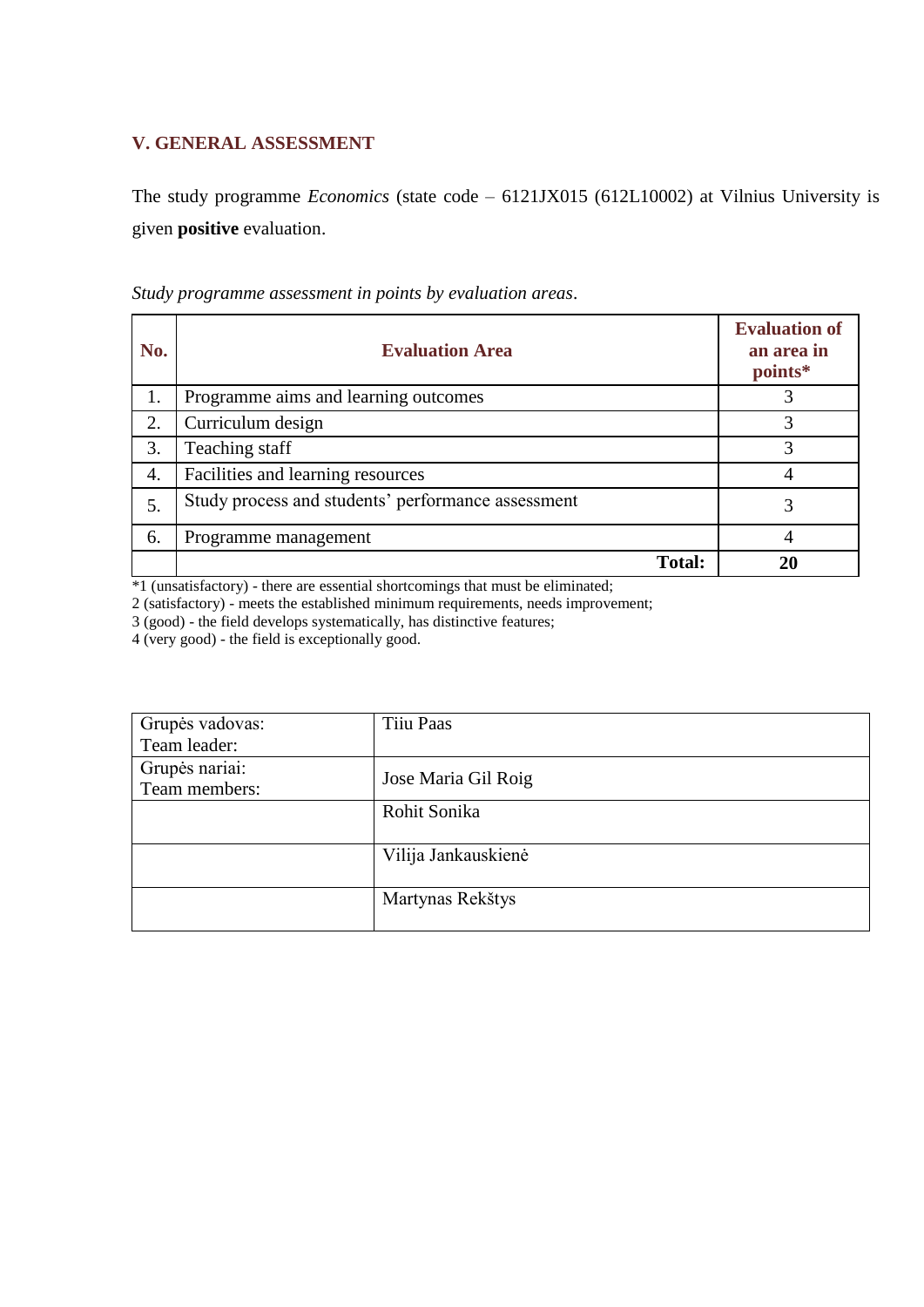### **VILNIAUS UNIVERSITETO PIRMOSIOS PAKOPOS STUDIJŲ PROGRAMOS**  *EKONOMIKA* **(VALSTYBINIS KODAS – 6211JX015) 2017-12-28 EKSPERTINIO VERTINIMO IŠVADŲ NR. SV4-258 IŠRAŠAS**

<...>

#### **V. APIBENDRINAMASIS ĮVERTINIMAS**

Vilniaus universiteto studijų programa *Ekonomika* (valstybinis kodas – 6211JX015) vertinama **teigiamai**.

| Eil.<br>Nr. | <b>Vertinimo sritis</b>                          | <b>Srities</b><br>jvertinimas,<br>balais* |
|-------------|--------------------------------------------------|-------------------------------------------|
| 1.          | Programos tikslai ir numatomi studijų rezultatai |                                           |
| 2.          | Programos sandara                                |                                           |
| 3.          | Personalas                                       | 3                                         |
| 4.          | Materialieji ištekliai                           | 4                                         |
| 5.          | Studijų eiga ir jos vertinimas                   | 3                                         |
| 6.          | Programos vadyba                                 |                                           |
|             | Iš viso:                                         | 20                                        |

\* 1 - Nepatenkinamai (yra esminių trūkumų, kuriuos būtina pašalinti)

2 - Patenkinamai (tenkina minimalius reikalavimus, reikia tobulinti)

3 - Gerai (sistemiškai plėtojama sritis, turi savitų bruožų)

4 - Labai gerai (sritis yra išskirtinė)

 $\langle \ldots \rangle$ 

#### **IV. SANTRAUKA**

Informacija apie studijų programos tikslus ir numatomus studijų rezultatus viešai skelbiama fakulteto ir universiteto elektroninėse sistemose. Studentai kartais pasigenda išsamios informacijos apie kai kurių dalykų numatomus studijų rezultatus, todėl jie gali manyti, kad studijų dalykai ir jų rezultatai šiek tiek dubliuojasi. Tikslus ir numatomus studijų rezultatus reikia ir toliau sistemingai ir reguliariai aptarti su visais dalininkais ir socialiniais partneriais, atsižvelgiant į sparčius ekonomikos, socialinės ir demografinės aplinkos pokyčius Lietuvoje ir tarptautiniu mastu.

Studijų programos apimtis pakankama studijų rezultatams pasiekti. Kai kurie specializacijos dalykai ir mokymo programose nurodytas studijų dalykų turinys kelia dubliavimosi grėsmę. Tai dar akivaizdžiau bankininkystės, finansų ir tarptautinės ekonomikos specializacijų atveju. Studijų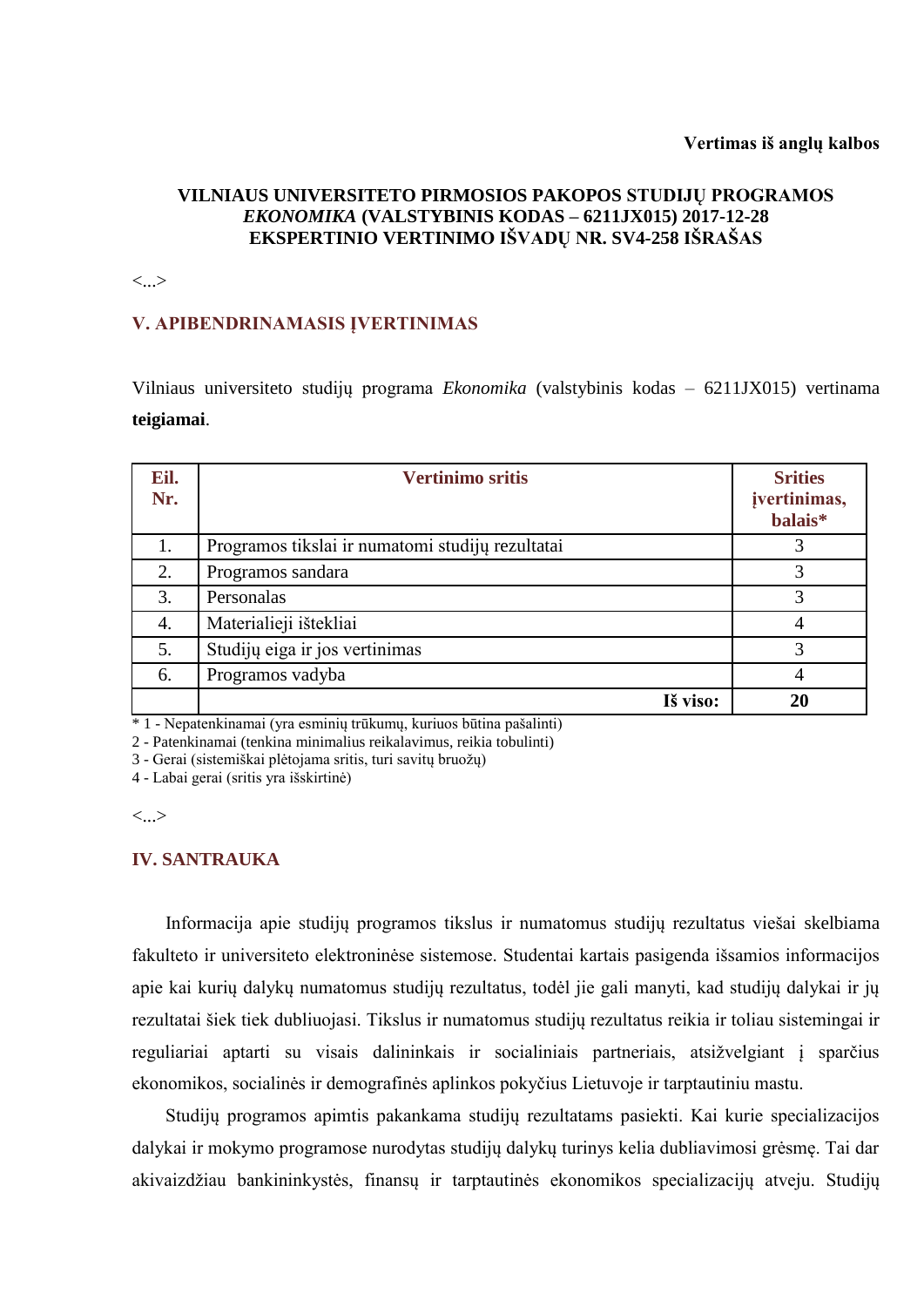programai vykdyti taikomi mokymo metodai pakankamai nauji, tačiau juos dar galima ir reikėtų tobulinti. Dėstymo metodai turėtų geriau integruoti teoriją ir praktiką bei išplėsti studentų gebėjimus taikyti įgytas žinias ir įgūdžius sprendžiant kai kurias praktines problemas, kurioms dažnai reikia tarpdalykinių metodų.

Atsižvelgiant į tai, kad kandidatuojančių ir priimtų studentų skaičius mažėja, gerėja dėstytojų santykis vienam studentui, todėl sudaromos geresnės galimybės taikyti naujus aktyvius mokymo metodus ir gerinti studentų gebėjimų ugdymą, ypač tais atvejais, kai studentų grupių nevienodumas didėja. Dėstytojai nepakankamai išnaudoja universiteto ir fakulteto siūlomas galimybes dalyvauti tobulinimosi veikloje, ypač pasinaudoti mokslininko atostogomis ir tarptautine veikla.

Fakulteto turima infrastruktūra, įranga ir studijų medžiaga puiki ir padeda įgyvendinti ir tobulinti studijų programą Ekonomika.

Visi studijų programos dalininkai turi puikių galimybių gauti informaciją apie studijų programos tikslus ir studijų rezultatus. Per susitikimą su studentais ekspertų grupė pastebėjo, kad ne visi studentai pakankamai gerai žino savo teises ir galimybes gauti kuo daugiau paramos vykstant studijų procesui, tarp jų apie apeliacijų galimybę. Studentų organizacijos ne visuomet pakankamai aktyviai įtraukia studentus ir padeda jiems, jei reikia pagalbos. Reikia numatyti priemones ir skatinti studentus dar aktyviau dalyvauti tarptautiškumo veikloje ir praktiškai vartoti anglų kalbą per studijas ir mokslinių tyrimų veikloje.

Informacija apie studijų programos Ekonomika vykdymo eigą, įskaitant studentų ir kitų dalininkų grįžtamąjį ryšį, tinkamai renkama ir nagrinėjama. Tačiau vis dar galima gerinti bendradarbiavimą su socialiniais partneriais ir kurti paskatas, kurios pritrauktų socialinius partnerius aktyviau dalyvauti studijų programos vykdymo ir plėtros procese. Atsižvelgiant į demografines tendencijas ir greitus pokyčius pasaulio švietimo aplinkoje, Ekonomikos fakulteto administracija turėtų aiškiai dalytis savo ilgalaike vizija su visais studijų programos kūrėjais.

<…>

#### **III. REKOMENDACIJOS**

- 1. Iš naujo apsvarstyti studijų turinį, atsižvelgiant į galimybes sumažinti specializacijos šakų skaičių ir išvengti tam tikrų dalykų turinio dubliavimosi grėsmės.
- 2. Aptarti galimybę bakalauro studijų programą Ekonomika vykdyti 3 metus (6 semestrus).